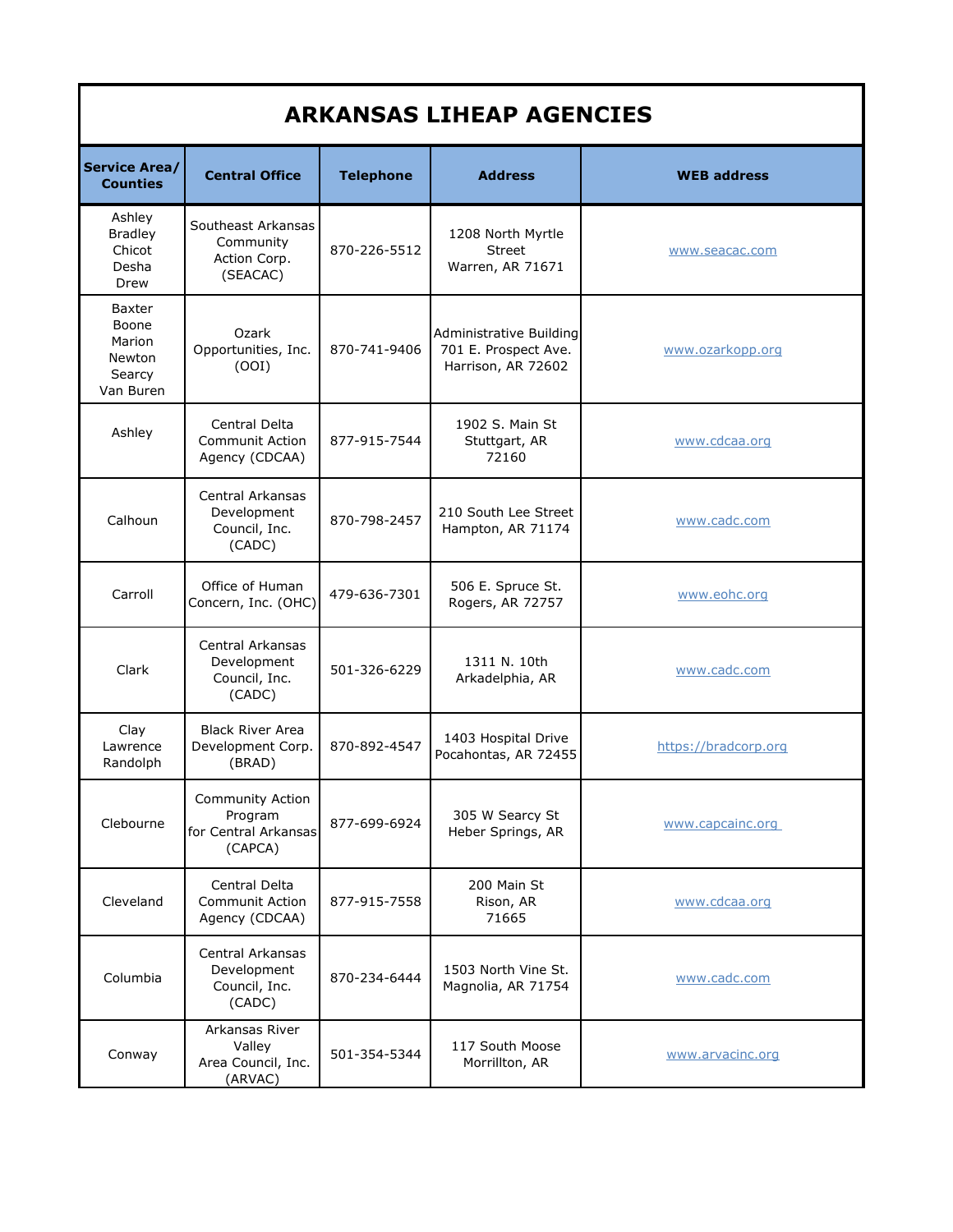| Craighead         | Crowley's Ridge<br>Development<br>Council, Inc.<br>(CRDC)         | 870-935-8610 | 2401 Fox Meadow<br>Lane<br>Jonesboro, AR 72403 | www.crdcnea.com                   |
|-------------------|-------------------------------------------------------------------|--------------|------------------------------------------------|-----------------------------------|
| Crittenden        | Crowley's Ridge<br>Development<br>Council, Inc.<br>(CRDC)         | 870-400-4023 | 116 Bond Street<br>West Memphis, AR            | www.crdcnea.com                   |
| Cross             | Crowley's Ridge<br>Development<br>Council, Inc.<br>(CRDC)         | 870-588-4287 | 3779 Hwy 1<br>Cherry Valley, AR                | www.crdcnea.com                   |
| <b>Dallas</b>     | Central Arkansas<br>Development<br>Council, Inc.<br>(CADC)        | 870-352-8894 | 410 E 4th St.<br>Fordyce, AR                   | www.cadc.com                      |
| Faulkner          | Community Action<br>Program<br>for Central Arkansas<br>(CAPCA)    | 501-269-9351 | 707 Robins, Ste 700<br>Conway, AR              | www.capcainc.org                  |
| Garland           | <b>Community Services</b><br>Office, Inc. (CSO)                   | 501-624-5724 | P.O. Box 1175<br>Hot Springs, AR 71902         | www.csoarkansas.org               |
| Grant             | Central Delta<br><b>Communit Action</b><br>Agency (CDCAA)         | 877-915-7552 | 815 E. Center St<br>Sheridan, AR<br>72150      | www.cdcaa.org                     |
| Greene            | Crowley's Ridge<br>Development<br>Council, Inc.<br>(CRDC)         | 870-239-3531 | #1 Medical Drive<br>Paragould, AR              | www.crdcnea.com                   |
| <b>Hot Spring</b> | <b>Central Arkansas</b><br>Development<br>Council, Inc.<br>(CADC) | 501-326-6229 | 1735 E Sullenberger<br>Malvern, AR             | www.cadc.com                      |
| Jackson           | Crowley's Ridge<br>Development<br>Council, Inc.<br>(CRDC)         | 870-523-5474 | 2000 McClain Street<br>Newport, AR             | www.crdcnea.com                   |
| Jefferson         | Central Delta<br><b>Communit Action</b><br>Agency (CDCAA)         | 877-915-7561 | 3000 Flash Dr #3<br>Pine Bluff, AR<br>71601    | www.cdcaa.org                     |
| Lee               | Mid-Delta<br>Community<br>Services, Inc.<br>(MDCS)                | 870-295-3697 | 53 Poplar St<br>Marianna, AR                   | www.middeltacommunityservices.org |
| Lincoln           | Central Delta<br><b>Communit Action</b><br>Agency (CDCAA)         | 877-915-7559 | 600 Lincoln Ave<br>Star City, AR<br>71667      | www.cdcaa.org                     |
| Logan             | Arkansas River<br>Valley<br>Area Council, Inc.<br>(ARVAC)         | 479-675-3429 | 366 N Broadway<br>Booneville, AR               | www.arvacinc.org                  |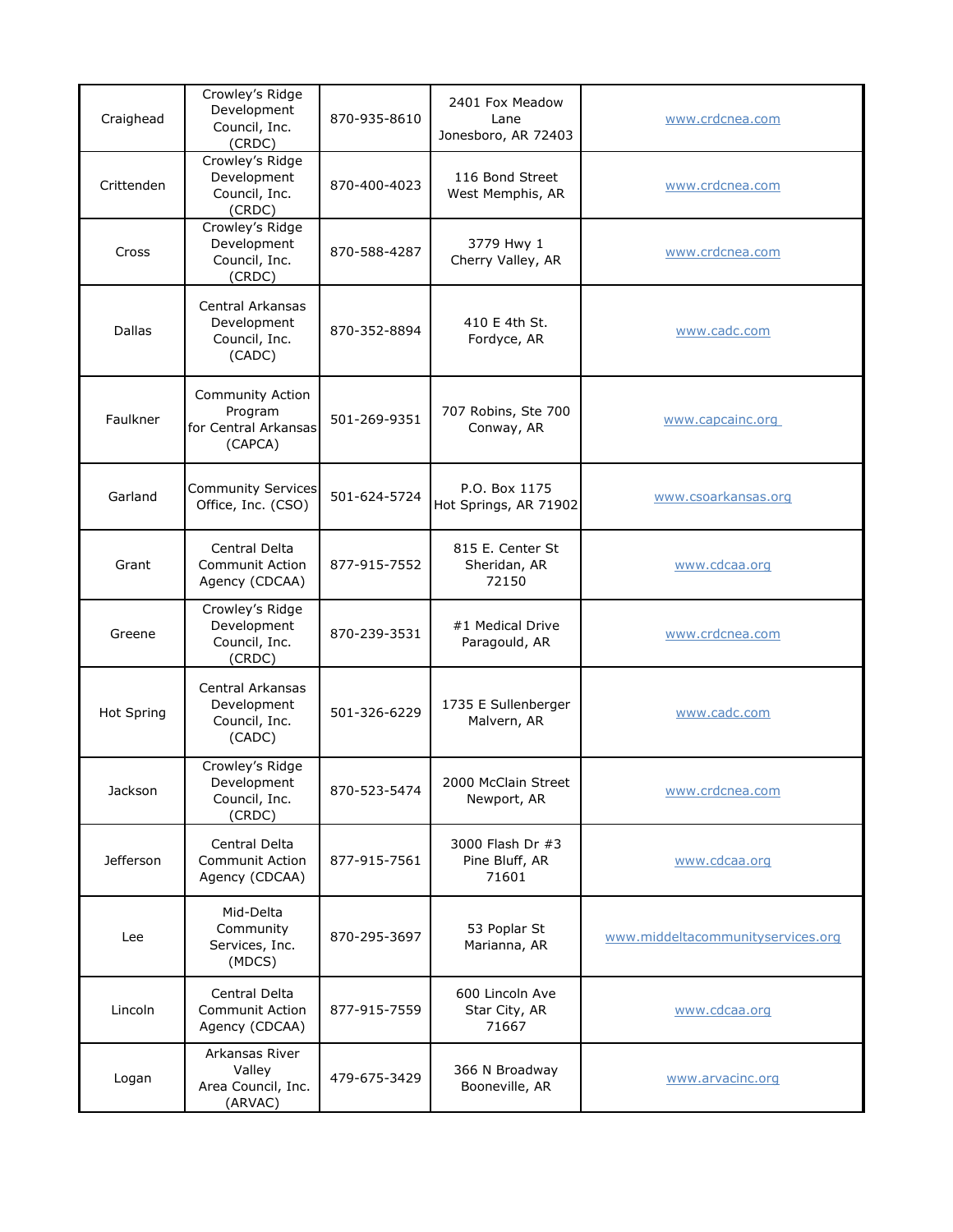| Lonoke            | Central Arkansas<br>Development<br>Council, Inc.<br>(CADC) | 501-676-0019 | 616 N. Center St<br>Lonoke, AR 72086                   | www.cadc.com                      |
|-------------------|------------------------------------------------------------|--------------|--------------------------------------------------------|-----------------------------------|
| Miller            | Central Arkansas<br>Development<br>Council, Inc.<br>(CADC) | 870-330-4695 | 4415 Jefferson Ave,<br>Ste B<br>Texarkana, AR<br>71854 | www.cadc.com                      |
| Mississippi       | Mississippi County<br>Arkansas<br>EOC (MCAEOC)             | 870-776-1054 | 1400 North Division<br>Blytheville AR 72315-<br>1438   | www.mcaeoc.com                    |
| Monroe            | Mid-Delta<br>Community<br>Services, Inc.<br>(MDCS)         | 870-734-1236 | 705 W 6th St<br>Brinkley, AR                           | www.middeltacommunityservices.org |
| Monroe            | Mid-Delta<br>Community<br>Services, Inc.<br>(MDCS)         | 870-747-5610 | 553 N. 7th St.<br>Clarendon, AR                        | www.middeltacommunityservices.org |
| Monroe<br>Prairie | Mid-Delta<br>Community<br>Services, Inc.<br>(MDCS)         | 870-338-6406 | 610 S Briscoe Street<br>Helena AR                      | www.middeltacommunityservices.org |
| Montgomery        | Central Arkansas<br>Development<br>Council, Inc.<br>(CADC) | 870-867-0151 | 158 Senior Drive<br>Mt. Ida, AR 71957                  | www.cadc.com                      |
| Ouachita          | Central Arkansas<br>Development<br>Council, Inc.<br>(CADC) | 870-836-3200 | 313 Jefferson<br>Camden, AR 71701                      | www.cadc.com                      |
| Perry             | Arkansas River<br>Valley<br>Area Council, Inc.<br>(ARVAC)  | 501-889-2407 | 206A West Main<br>Perryville, AR                       | www.arvacinc.org                  |
| Phillips          | Mid-Delta<br>Community<br>Services, Inc.<br>(MDCS)         | 870-572-2879 | 1125 Columbia St<br>Helena, AR                         | www.middeltacommunityservices.org |
| Pike              | Central Arkansas<br>Development<br>Council, Inc.<br>(CADC) | 870-356-4212 | 229 Betty Street<br>Glenwood, AR 71943                 | www.cadc.com                      |
| Pike              | Central Arkansas<br>Development<br>Council, Inc.<br>(CADC) | 870-285-2312 | 120 Court<br>Murfreesboro, AR<br>71958                 | www.cadc.com                      |
| Poinsett          | Crowley's Ridge<br>Development<br>Council, Inc.<br>(CRDC)  | 870-358-1200 | 200 Industrial<br>Marked Tree, AR                      | www.crdcnea.com                   |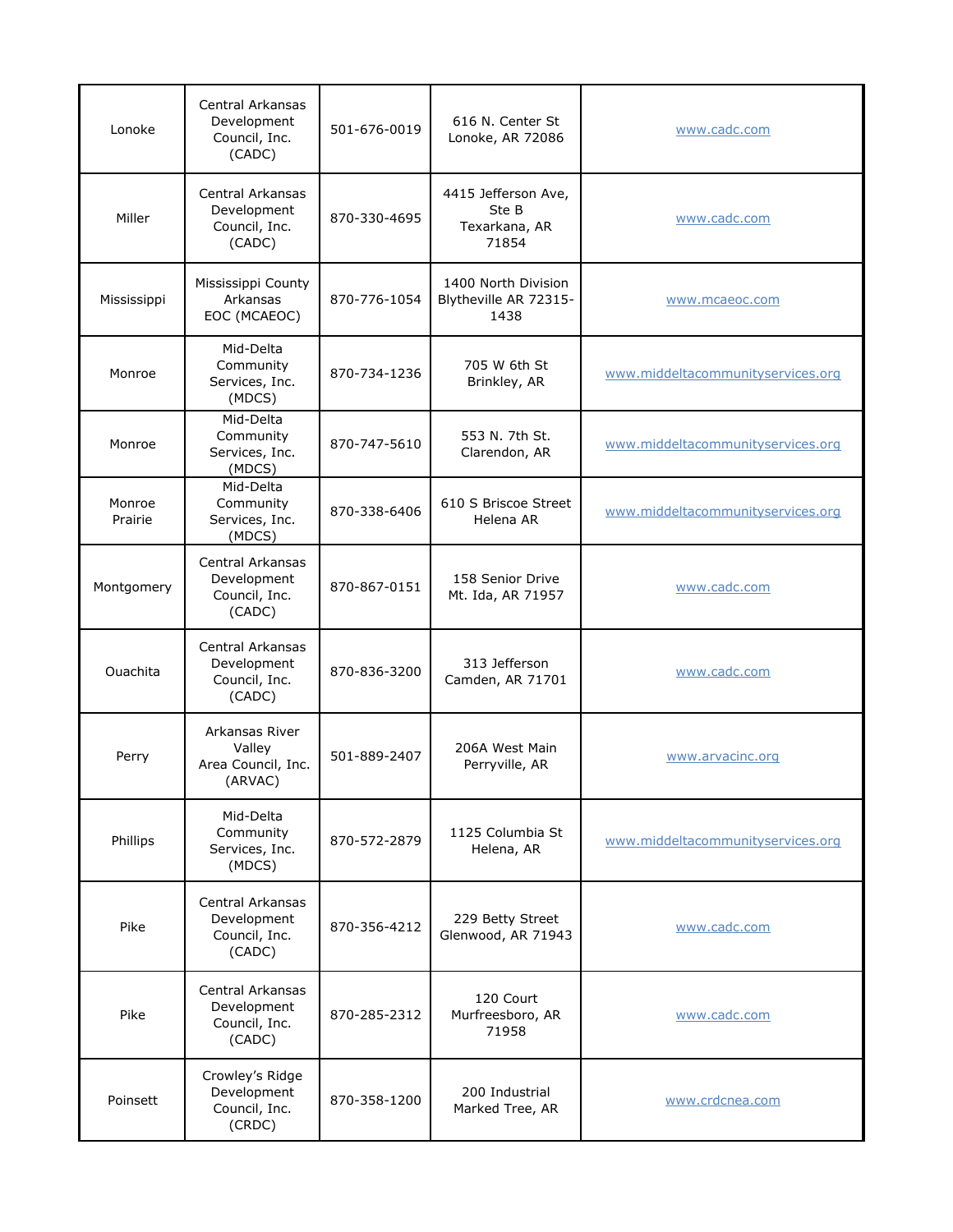| Pope        | Arkansas River<br>Valley<br>Area Council, Inc.<br>(ARVAC)      | 479-968-5756 | 103 South Rochester<br>Russellville, AR                 | www.arvacinc.org                  |
|-------------|----------------------------------------------------------------|--------------|---------------------------------------------------------|-----------------------------------|
| Prairie     | Mid-Delta<br>Community<br>Services, Inc.<br>(MDCS)             | 870-998-2005 | Sycamore & Ash<br><b>Streets</b><br>DeValls Bluff, AR   | www.middeltacommunityservices.org |
| Pulaski     | Central Arkansas<br>Development<br>Council, Inc.<br>(CADC)     | 501-603-0909 | 5401 S University<br>Little Rock, AR 72204.             | www.cadc.com                      |
| Pulaski     | Central Arkansas<br>Development<br>Council, Inc.<br>(CADC)     | 501-376-4119 | 324 W Pershing, Ste 1<br>North Little Rock, AR<br>72114 | www.cadc.com                      |
| Saline      | Central Arkansas<br>Development<br>Council, Inc.<br>(CADC)     | 501-326-6229 | 321 Edison<br>Benton, AR 72015                          | www.cadc.com                      |
| Scott       | Arkansas River<br>Valley<br>Area Council, Inc.<br>(ARVAC)      | 479-637-2871 | <b>Memorial Hall</b><br>Waldron, AR                     | www.arvacinc.org                  |
| St. Francis | Crowley's Ridge<br>Development<br>Council, Inc.<br>(CRDC)      | 870-630-0193 | 1343 S. Washington<br>Forrest City, AR                  | www.crdcnea.com                   |
| Union       | Central Arkansas<br>Development<br>Council, Inc.<br>(CADC)     | 870-864-0067 | 1426 N. West Ave<br>El Dorado, AR 71730                 | www.cadc.com                      |
| White       | Community Action<br>Program<br>for Central Arkansas<br>(CAPCA) | 877-699-6962 | 1132 Benton<br>Searcy, AR                               | www.capcainc.org                  |
| Woodruff    | Crowley's Ridge<br>Development<br>Council, Inc.<br>(CRDC)      | 870-347-1458 | 924 Hwy 64 E.<br>Augusta, AR                            | www.crdcnea.com                   |
| Yell        | Arkansas River<br>Valley<br>Area Council, Inc.<br>(ARVAC)      | 479-229-2861 | 507 North 4th Street<br>Dardanelle, AR                  | www.arvacinc.org                  |